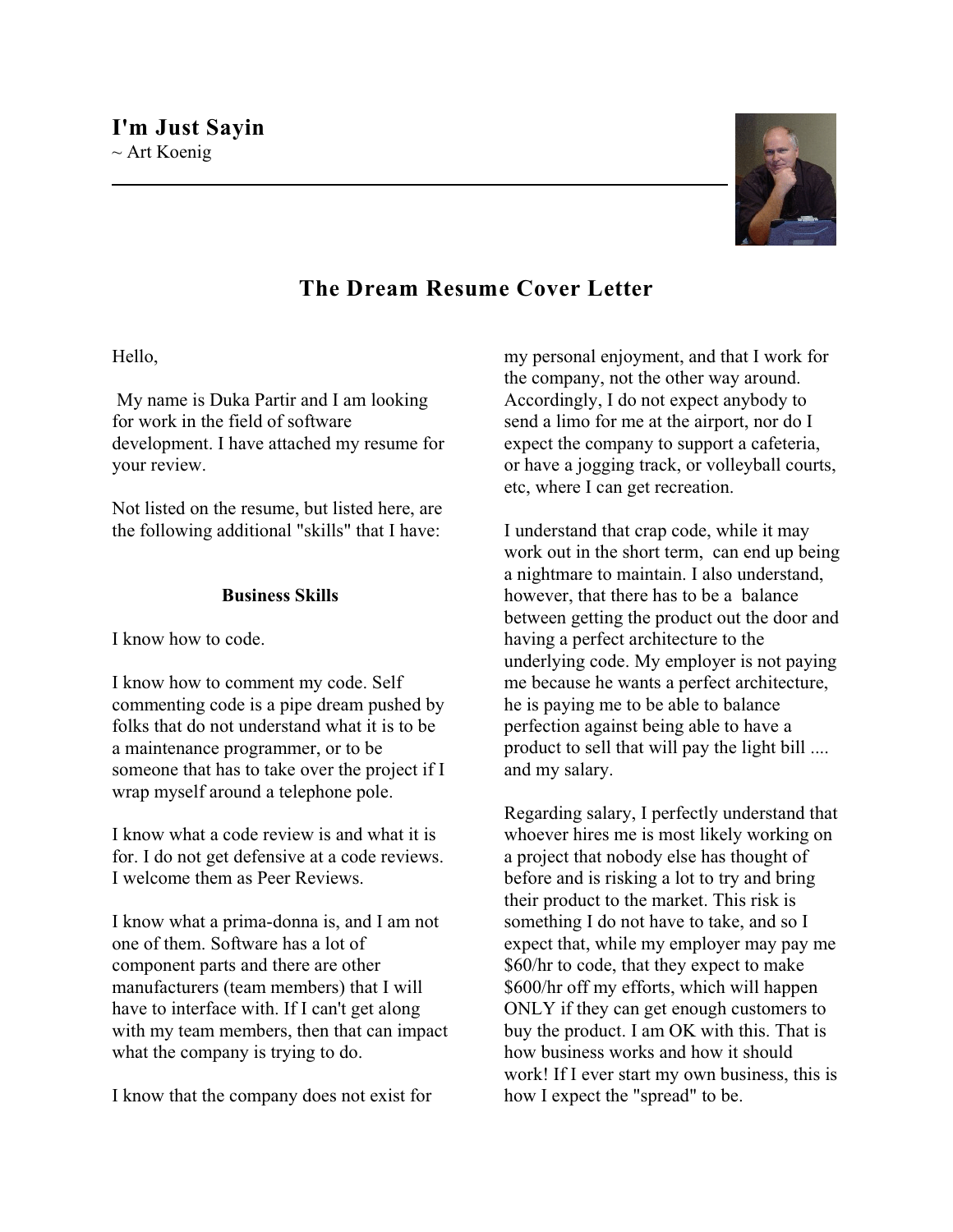I know how to complete taskings. In saying this, I mean that my work is not a hobby, to be done when, and if, I feel like it. (OK, I will play a video game or two every once in a while.) I understand that my job is to turn out code and meet milestones. In addition, I am not one of those who, on getting bored with some aspect of work, will try to convince my boss that we really really need to refactor to code to the latest new language like CoffeeBean, or Caffeine++. Translation: My job is to work thru the parts of my job that others might see as mundane, and my advice to any subordinates that come griping to me about not being "self-actualized" 100% of the time will be to "Get over it".

I know how to go to my boss and advise him when I am running into, or think I am going to run into, problems. I do this because I do not want him to have egg on his face at the next progress meeting. It makes him look bad, and it makes me look bad.

I know how to come into work on time. I know that if there is a team meeting scheduled at 9AM that I need to be there a  $8.50!$ 

I understand that software is intellectual property and that the people that hire me are taking a big risk in trying to do something new, and that what I develop while in the employ of others is THEIR property and is work made for hire. For example, if my company hires me to develop an interface for banks that hooks into Solaris or other systems, I consider it unethical for me to approach others, such as auto parts manufacturers, to try and sell them the same solution that I was paid to develop for someone else. I will retain no copies of my code or architecture after I leave and essentially will do a core memory dump/wipe of proprietary knowledge before leaving.

I do not expect any turkey at Thanksgiving or Christmas.

I do not want any raise at Christmas, or New Years.

I do not want any bonus at Christmas, or New Years.

I do not expect any bonus at all. I am supposed to do good work. The pay my employer gives me is my bonus.

If I do get a bonus, I will not use that to set in motion an expectation or obligation for future bonuses

I know how to handle money, both business and personal, and I have a problem with folks that think that their employer is screwing them over because they cannot control their personal spending.

I am not interested in having affairs with office workers .. or anybody else. My personal life DOES affect my business life, and accordingly, I understand that I need to be as diligent in that personal life as I am at the company.

I know how the chain of command works and that going over, or around it, can lead to disruption of the business operations.

I know how to pay attention at meetings.

I know what a suspense file is.

I understand that accounting really does need my travel receipts and that the accounting department is an important part of the business too.